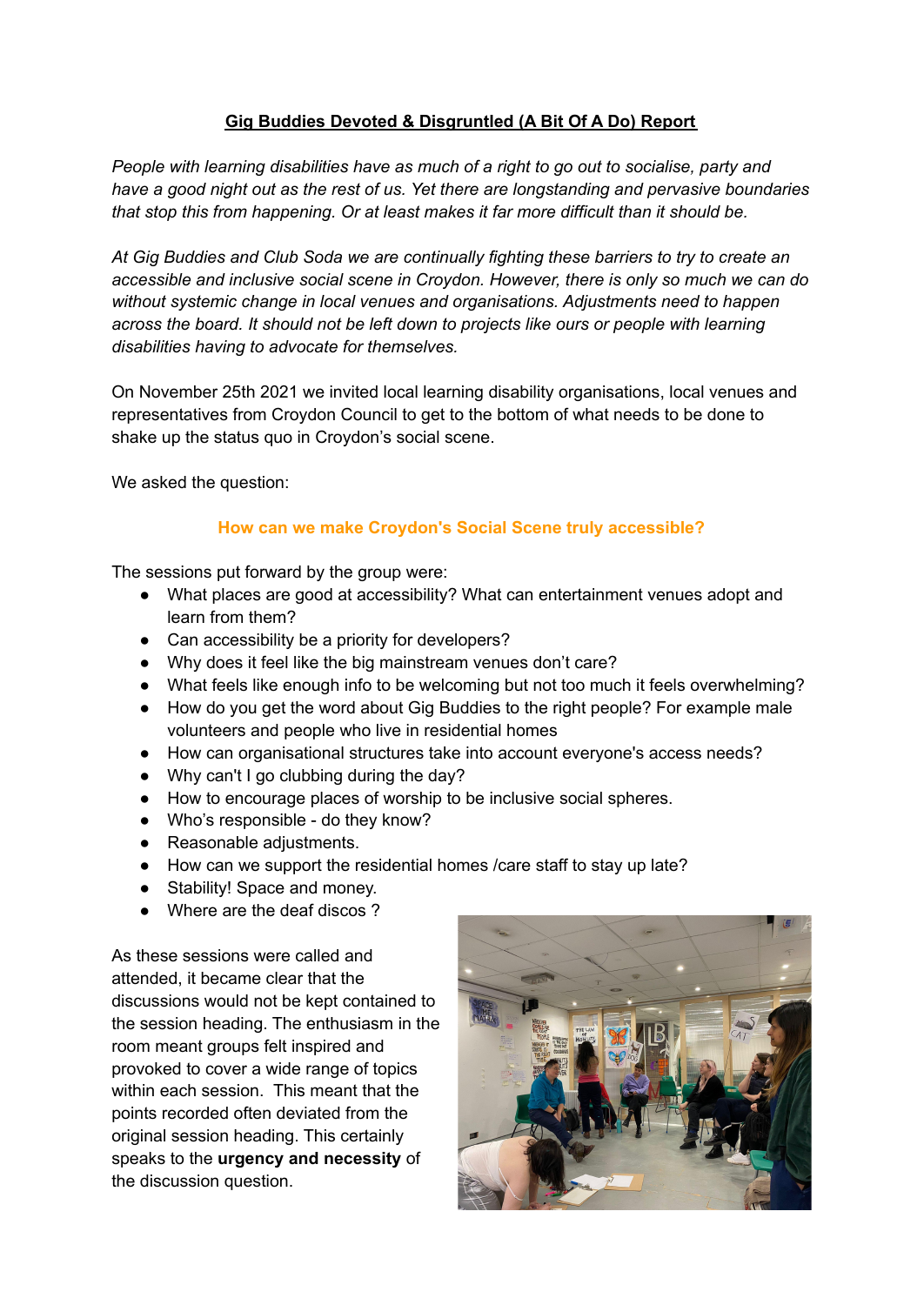We have organised the report into topics of discussion that recurred or seemed prominent. Some of these are original session headings, others encompass multiple discussion points.

Some points are potential solutions, some are further questions that need answers.

## **1. Stability, Space and Money**

True accessibility needs space, stability and money to flourish. Organisations who work toward accessibility often have to seek funding themselves, with tightly regulated and temporary space to home their projects, which in turn limits what they can achieve.

#### Restrictions vs Freedom

Opening hours, rules, under landlords thumb, is independence necessary for creative freedom and rebellion? Do you need your own space? There are so many rules and regulations in place in rented spaces. Making adjustments to spaces is hard if you don't know how long you will be there or the landlord puts restrictions in place.

#### Independence

How can independence help with financial stability and accessibility, fundraising? Does it help to be part of a wider network?

### How to get people on board?

Get powerful people in one space! Networking at its best, but how to make this change actually happen and have people follow through. Ambassadors? Trustees? Give people a title and they are more likely to invest time and effort and MONEY.

#### Use mainstream artists

Collab with a band/musician/mainstream club - build it into riders of musicians that so many accessible tickets are made available, that venues change accessibility regulations.

## **2. Support Staff and Venues adapting**

We identified numerous reasonable adjustments that could happen within venues and within support services to push toward true access.

#### A warm welcome

Security at venues can make socialising difficult. How friendly are the staff? Biggest thing is communication between managers and staff. Staff in the know provide the best support. Warm welcome provides instant security and faith in a venue. Some of the best venues may not be listed as accessible, but when the staff are incredibly nice and accommodating - it is half the battle.

#### Staff training

Compulsory training in venues for supporting people with learning disabilities in their premises. Savvy provided training to Fairfield staff and security on how to provide accessible, inclusive service to their members for shows.

#### Technology and Accessibility

Use of technology to access a venue makes it inaccessible. Card only - this blocks off a huge amount of people with learning disabilities who receive weekly cash. **Should support**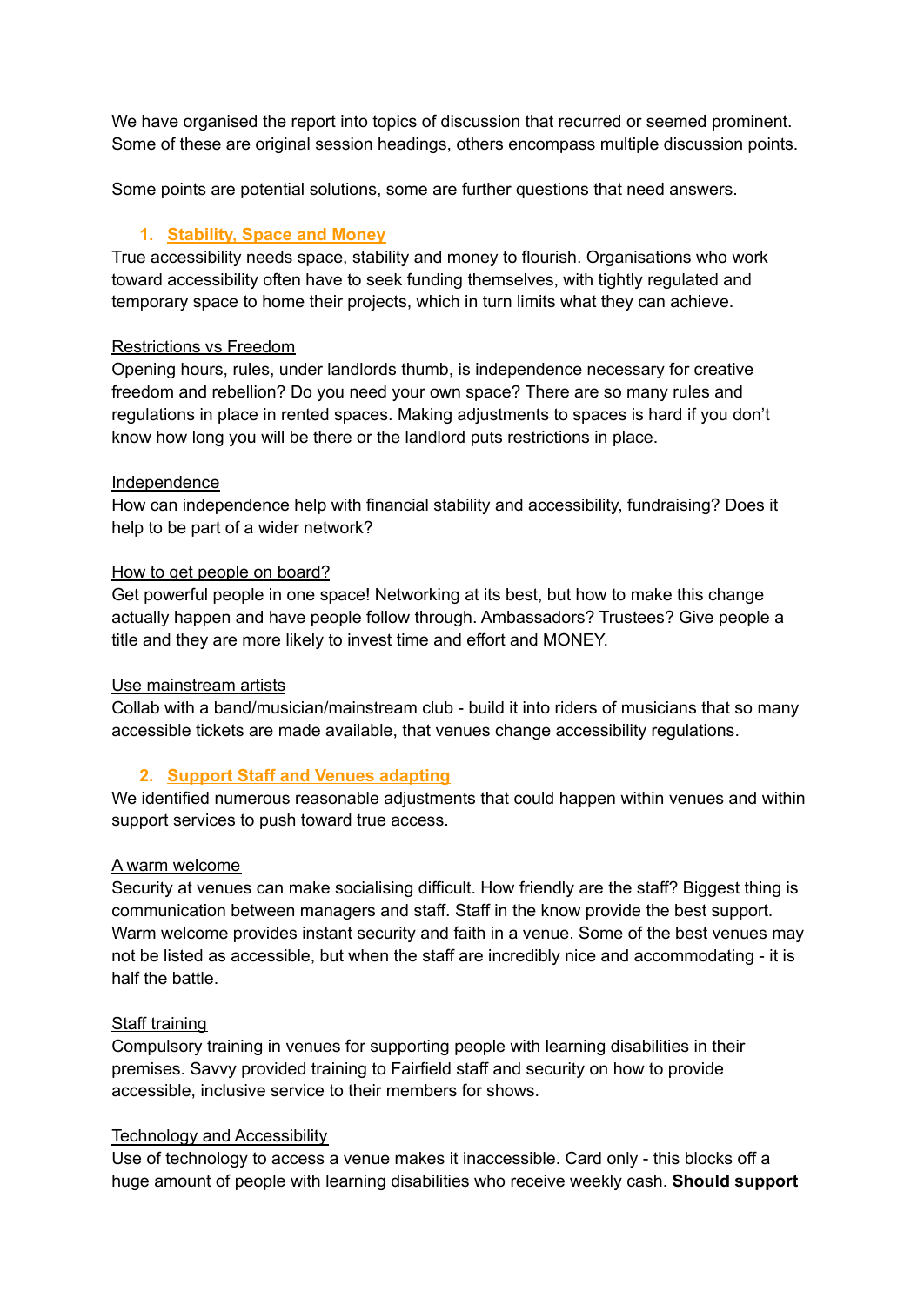**services catch up with the times?** They could allocate debit cards. Introduce new systems of working to catch up with the 21st century.

## Supporting the Support

Support services and venues both seem to have defences up. Some support staff are overworked and underpaid. We need to be able to get to the point of a proper conversation where we can show that the services we (projects like Gig Buddies) provide actually limit the amount of work they need to do to hit their person centered quotas.

#### What venues should be doing themselves

Assign access champions in venues. Be open to making mistakes. Developers should consult groups of people with learning disabilities at the point of conception - have a central group. People always take action after something happens. Accessibility needs to be proactive.

### **3. Accessible Dating**

An unexpected outcome of the session was the prevalence of sex and relationships in our discussions. Sex and relationships are a big part of socialising and nightlife, therefore should be included in the conversation about making Croydon's social scene more accessible.

### Sex & Relationships

How can support staff / carers be educated on sex and relationships, sexuality, dating, etc. This feeds into making socialising accessible because it is something that naturally occurs when out socialising. People need to feel comfortable and confident in how to hold conversations and navigate relationships.

#### Gig Buddies X Dating

Agency, referrals? Collaborative project? Workshops? Gig Buddies X Nickels Support speed dating, an event that isn't so formal. A music event with a bar, so that there is an activity to do as well. Provide a safe space for people to explore dating.

#### Where to Date?

People need a safe, non judgemental space. Some find it difficult to talk to parents and carers about this. Support section in Leisure Link- where are accessible venues to go on a date? Where is accomodating? What are the local dating services? Accessible rooms in hotels often have single beds in them - disabled people have partners too.

## **4. How do we encourage good accessibility?**

We recognised our own role in the primary steps towards true accessibility. Understanding, open and positive conversation was highlighted as key.

#### Is it possible?

Can any venue actually achieve this 100% or is it down to effort made and reasonable adjustments? Access clash. How do we navigate this? Many may have ambition but not be able to fulfill it due to restrictions / resources.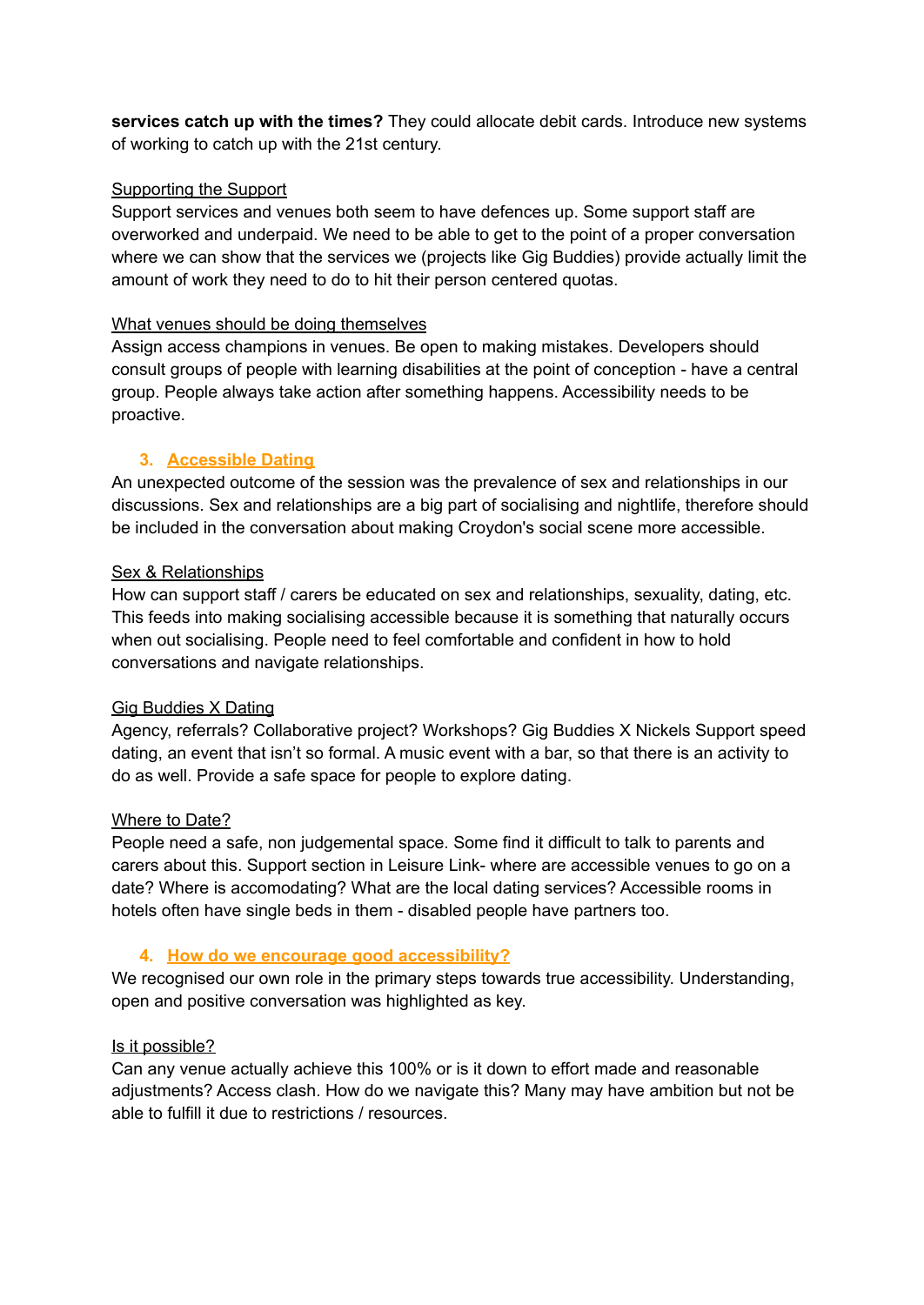### Compromise?

Should we burn bridges with the only venues available to us in Croydon because they are not fully accessible - we have to compromise when we shouldn't have to. Access should be a constant conversation not defensive. We cannot improve infrastructure, but must be willing to make adjustments. When ringing venues about access we need to ask specific questions - is the toilet accessible could just mean it is open.

### Incentive

The Borough of Croydon could be used as the accessible cultural destination. Accessibility awards? Rather than slating bad venues, praise good ones? Create incentive? Should we have to create incentive or should it be legislation? What does the legislation say?

## **5. The Clubbing Norm**

Gig Buddies originated from the fight for the right to [Stay](https://stayuplate.org/) Up Late. We discussed the norms of night clubbing and whether mainstream clubbing can be accessible for people with learning disabilities.

### Clubbing in the day

Some daytime events but who knows about them? Who are they for? Where are they? Would also be good for older people and people with families. Taxis to get home safe late at night cost a lot of money.

### How do we integrate?

Is there a way to access these places without the pressure of crowds/drug+alcohol culture/security? Like a sensory walk through. We can create our own spaces for accessible events but why should learning disability events be sectioned off from mainstream society? How can we integrate into mainstream spaces and events in a way that feels safe and supported?

## **6. Code of Access**

It became clear that on occasions, each of our experiences had been different with different venues and events. This did come as a shock in some instances. We identified that inorder to move forward, we need to work together.

#### Different experiences

We all have different experiences with venues and organisations. Can we have a centralised document that rates the Croydon venues by scale by each partner organisation and lists good and bad experiences. Does this become part of the Leisure Link project?

#### Unionise!

Get together with similar organisations and create a union to provide solidarity for legitimate issues. Open Letters to venues / organisations / Croydon Council signed by all partner organisations.